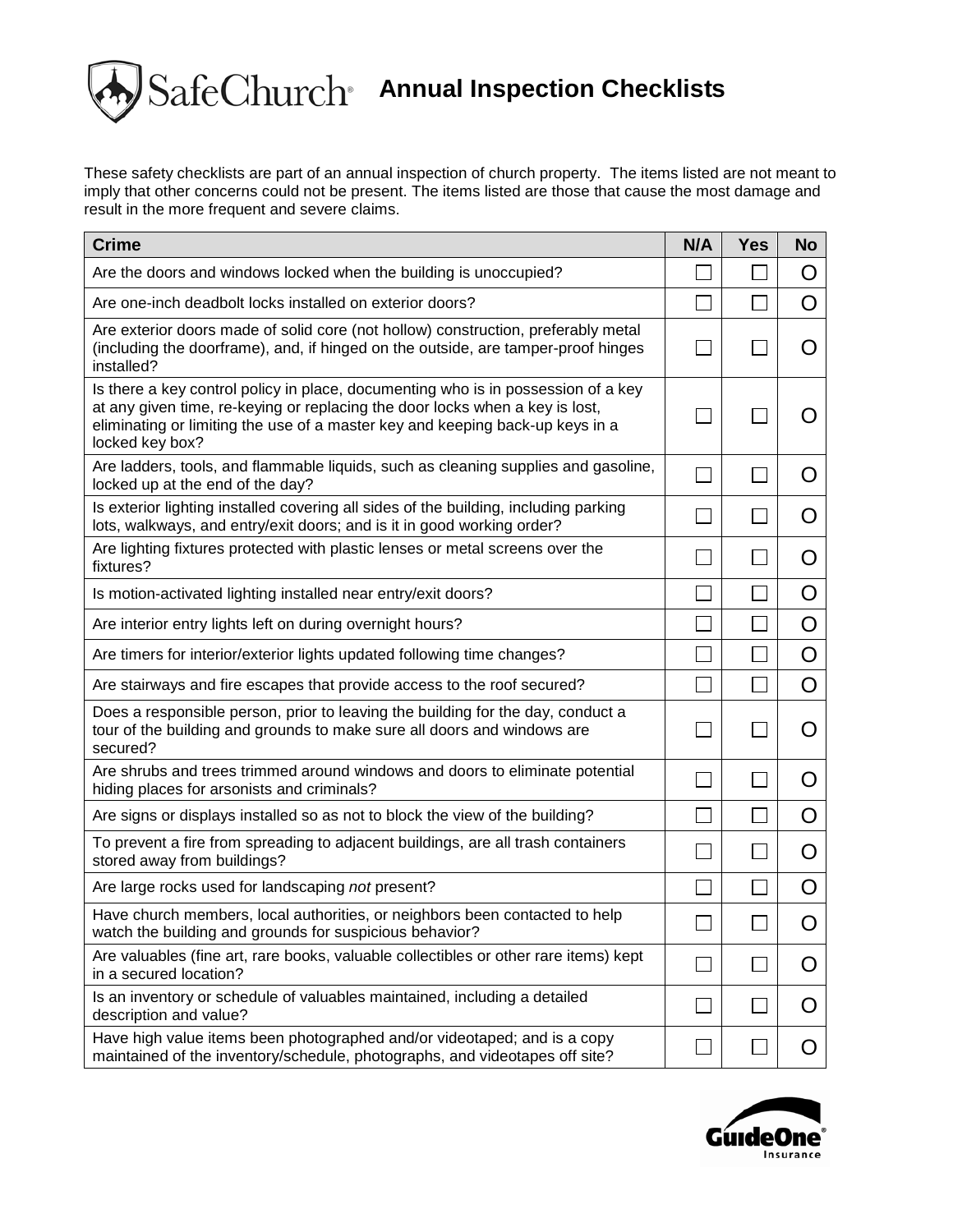| <b>Electrical</b>                                                                                                                                                                  | N/A | <b>Yes</b> | <b>No</b> |
|------------------------------------------------------------------------------------------------------------------------------------------------------------------------------------|-----|------------|-----------|
| If any part of the electrical system is over 30 years old, has it been inspected by a<br>licensed electrician?                                                                     |     |            | Ő         |
| Do you have an Electrical Preventive Maintenance Program in place that includes<br>an inspection by a licensed electrician once every three years?                                 |     |            | Ő         |
| Is there any knob and tube wiring in use?                                                                                                                                          |     | O          |           |
| If the electrical system utilizes screw-in fuses, are Fustat type "S" tamper-proof<br>fuses installed with appropriate amperage ratings to prevent over fusing of the<br>circuits? |     |            |           |
| Are there any renewable fuses or fuse clip clamps in use?                                                                                                                          |     | Ő          |           |
| Are any circuit breakers taped in the "ON" position, or altered to prevent them<br>from tripping?                                                                                  |     | O          |           |
| Are there any missing panels on electrical breaker/fuse boxes?                                                                                                                     |     | O          |           |
| Are electrical panels properly labeled to indicate their purpose?                                                                                                                  |     |            | O         |
| Are there any open spaces in the circuit breaker panel?                                                                                                                            |     | O          |           |
| Are extension cords being used in place of permanent wiring?                                                                                                                       |     | O          |           |
| Are extension cords used for temporary wiring in good condition? For example:<br>cord insulation not damaged, ground plug not missing, etc.                                        |     |            | Ő         |
| Are any multiple-tap electrical outlet adapters being used?                                                                                                                        |     | O          |           |
| Are any switches, outlets or junction boxes missing cover plates?                                                                                                                  |     | O          |           |
| Are combustible materials kept at least 36 inches away from electrical equipment<br>and panels?                                                                                    |     |            | O         |
| Are any outlets within 36 inches of water equipped with ground fault circuit<br>interrupters (GFCIs)?                                                                              |     |            | O         |
| Are ground fault circuit interrupters (GFCIs) tested monthly?                                                                                                                      |     |            | Ő         |
| Are there any broken or unsupported light fixtures, switches or outlets?                                                                                                           |     | O          |           |
| Is there any evidence of dirt, dust or moisture on the electrical equipment or<br>panels?                                                                                          |     | O          |           |
| Has the building noted any recurring electrical problems, such as blown fuses,<br>tripped breakers or flickering lights?                                                           |     | O          |           |
| Is there an electrical safety disconnect installed between the air conditioning<br>condensing unit and the main electrical service?                                                |     |            | Ő         |
| Is the building equipped with lightning and surge protection?                                                                                                                      |     |            | O         |
| Are electrical outlets equipped with appropriate outlet safety plugs in the<br>children's area?                                                                                    |     |            | Ő         |

| <b>Elevators / Lifts</b>                                                                                                                              | N/A | <b>Yes</b> | <b>No</b> |
|-------------------------------------------------------------------------------------------------------------------------------------------------------|-----|------------|-----------|
| Are elevators working properly, been serviced by a certified elevator servicing<br>contractor in the last year and are the service tags kept on file? |     |            |           |
| Are all elevators adjusted to be even and level with the floor surface?                                                                               |     |            |           |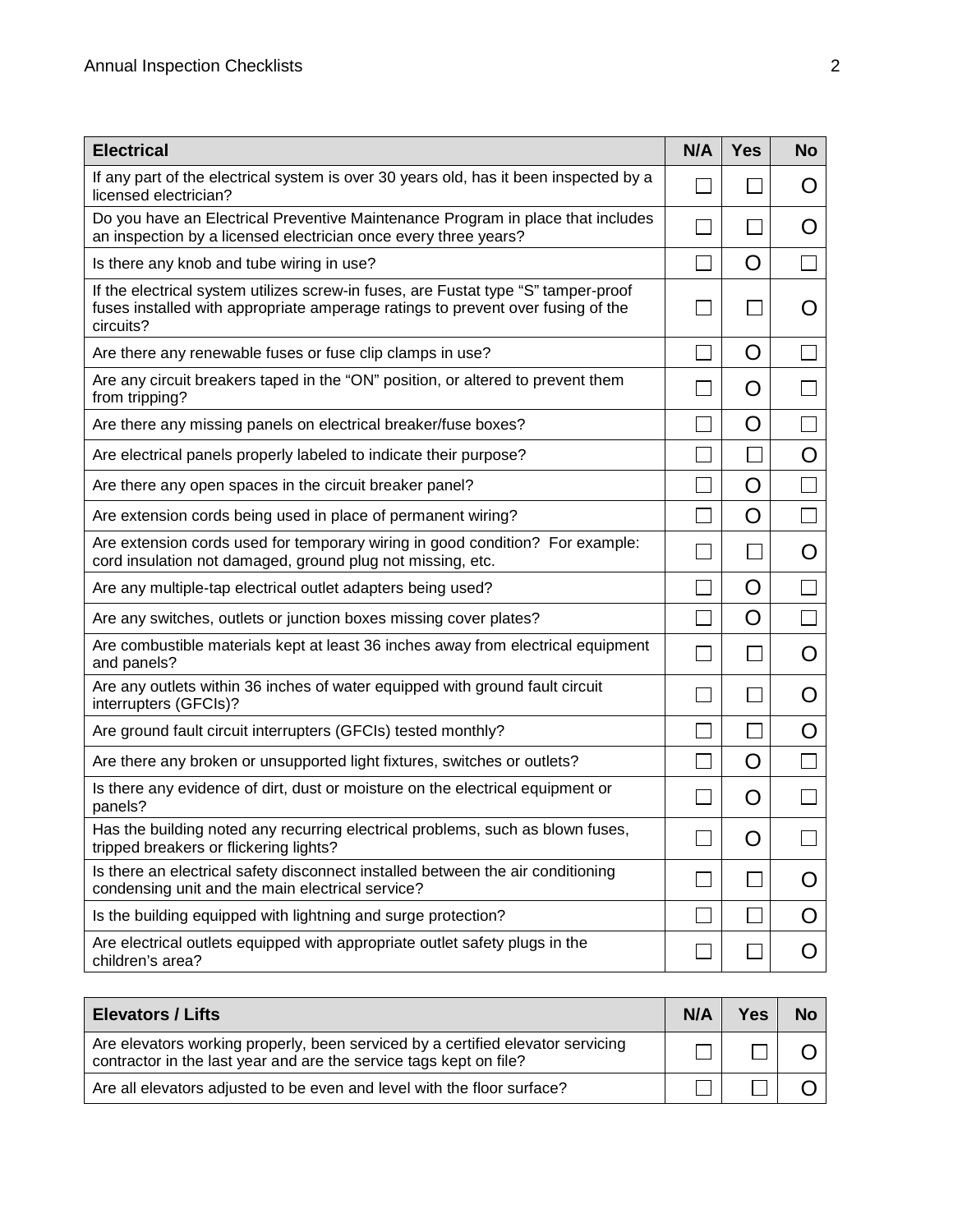| <b>Emergency Preparedness</b>                                                                                                                                                                                                                                                                       | N/A            | <b>Yes</b> | <b>No</b>        |
|-----------------------------------------------------------------------------------------------------------------------------------------------------------------------------------------------------------------------------------------------------------------------------------------------------|----------------|------------|------------------|
| Has the church developed an Emergency Response Plan?                                                                                                                                                                                                                                                |                |            | O                |
| Have emergency evacuation diagrams been developed and posted throughout<br>the building, identifying all exits, evacuation routes, safe assembly spaces, fire<br>extinguishers, and First Aid kits?                                                                                                 |                |            | Ő                |
| Are natural disaster drills and fire evacuation plans practiced regularly?                                                                                                                                                                                                                          |                |            | O                |
| Have safe shelter areas been identified and marked at the church, the staff and<br>congregation members made aware of the locations, and a basic disaster supply<br>kit provided in the safe shelter area?                                                                                          |                |            | Ő                |
| Is there a pre-appointed, qualified spokesperson to field all questions from the<br>media and investigators?                                                                                                                                                                                        |                |            | O                |
| Has the church compiled a list of important phone numbers, accounts and<br>addresses?                                                                                                                                                                                                               |                |            | Ő                |
| Has an itemized inventory list of all items, equipment, and other valuables within<br>the church (along with photographs and video recordings of items within the<br>church's interior) been completed?                                                                                             |                |            | $\mathcal{L}$    |
| Have back-up files of computer data and important records and copies of vital<br>paper records been made, along with a copy of the disaster recovery plan; and is<br>all of this information kept at a secure off-site location?                                                                    | $\blacksquare$ |            | $\left( \right)$ |
| Have arrangements been made ahead of time for an alternative meeting space<br>and use of equipment?                                                                                                                                                                                                 |                |            | Ő                |
| Has the facility been inspected to determine how safe and secure it will be in the<br>event of a disaster and modifications made, if needed, such as trimming of tree<br>limbs, maintaining of roofs, etc.?                                                                                         |                |            | $\left( \right)$ |
| Do you have a designated individual to be the security director?                                                                                                                                                                                                                                    |                |            | O                |
| Have policies and procedures been developed on how to handle church place<br>violence?                                                                                                                                                                                                              |                |            | Ő                |
| Have ushers and greeters been properly trained on how to handle violent<br>situations?                                                                                                                                                                                                              |                |            | Ő                |
| Have local laws been consulted to determine requirements for using security<br>personnel?                                                                                                                                                                                                           |                |            | O                |
| Have security guards have been properly screened, trained, and supervised; and<br>do they hold appropriate licensing, permits, etc?                                                                                                                                                                 |                |            | O                |
| If hired security services are used, has the church verified that the service has the<br>appropriate licensing, entered into a hold harmless agreement with the security<br>service, and been named as an additional insured on the service's insurance<br>policy?                                  | $\sim$         |            |                  |
| If armed security guards are used, have consultations with an attorney, local law<br>enforcement, and insurance agent been done to determine the feasibility of using<br>such services? Are armed guards properly licensed, hold necessary permits, and<br>only carry legal and authorized weapons? | $\sim$         |            | ( )              |
| Has a medical leader and medical personnel within the congregation been<br>chosen?                                                                                                                                                                                                                  |                |            | Ő                |
| Has basic medical emergency training been provided, including how to respond to<br>medical emergencies, CPR, First Aid, and AEs (if present)?                                                                                                                                                       |                |            | Ő                |
| Is a basic First Aid kit provided, and is it fully stocked?                                                                                                                                                                                                                                         |                |            | Ő                |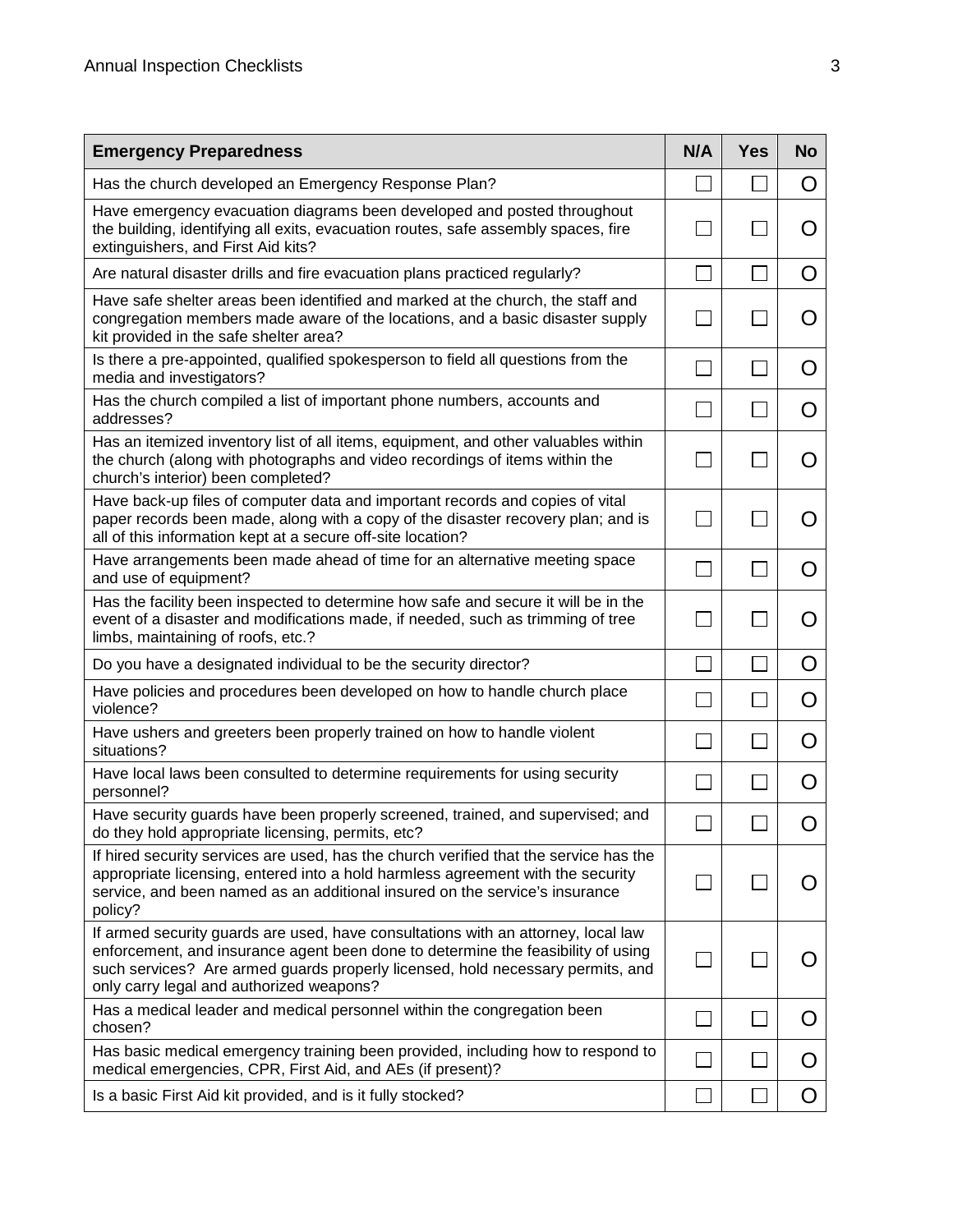| <b>Emergency Preparedness</b>                                    | N/A | <b>Yes</b> | <b>No</b> |
|------------------------------------------------------------------|-----|------------|-----------|
| Are medical emergency procedures practiced on a scheduled basis? |     |            |           |

| <b>Exits</b>                                                                                                | N/A | Yes | No |
|-------------------------------------------------------------------------------------------------------------|-----|-----|----|
| Are all routes of egress from the building free from obstructions?                                          |     |     |    |
| Are all emergency exit signs visible and in good condition?                                                 |     |     |    |
| Are all exit signs illuminated and working?                                                                 |     |     |    |
| Are all emergency lighting units being tested and properly working?                                         |     |     |    |
| Are all exit doors in good working order (for example, locks, panic hardware); and<br>do they open outward? |     |     |    |

| <b>Fire Protection</b>                                                                                                                 | N/A | <b>Yes</b> | <b>No</b> |
|----------------------------------------------------------------------------------------------------------------------------------------|-----|------------|-----------|
| Is the sprinkler system inspected annually by a certified contractor?                                                                  |     |            |           |
| Are any items being stored within 18 inches of any sprinkler heads?                                                                    |     | ( )        |           |
| Are sprinkler heads that are exposed to potential physical damage protected with<br>a metal guard?                                     |     |            |           |
| Are any items being hung from sprinkler heads? For example: holiday<br>decorations, maintenance items, etc.                            |     | ( )        |           |
| Is the area around the sprinkler system shut-off valve clear of all obstacles?                                                         |     |            |           |
| Are fire detection sensors unobstructed, operational and periodically tested by a<br>certified contractor?                             |     |            |           |
| Is the fire alarm system tested on an annual basis by a certified contractor?                                                          |     |            |           |
| Is there a portable fire extinguisher permanently mounted in a visible location<br>within 75 feet of any location within the building? |     |            |           |
| Are portable fire extinguishers serviced on an annual basis by a certified<br>contractor?                                              |     |            |           |
| Are all flammable and combustible liquids appropriately marked and kept in a U.L.<br>listed, locked flammable liquid storage cabinet?  |     |            |           |
| Are candles only used under appropriate supervision?                                                                                   |     |            |           |

| Heating, Ventilation, and Air Conditioning                                       | N/A | <b>Yes</b> | <b>No</b> |
|----------------------------------------------------------------------------------|-----|------------|-----------|
| Have all heating and cooling units been inspected and serviced in the last year? |     |            |           |
| Are combustible materials kept at least 36 inches from the furnace or boiler?    |     |            |           |
| Are the boilers' current inspection certificates posted in the boiler room?      |     |            |           |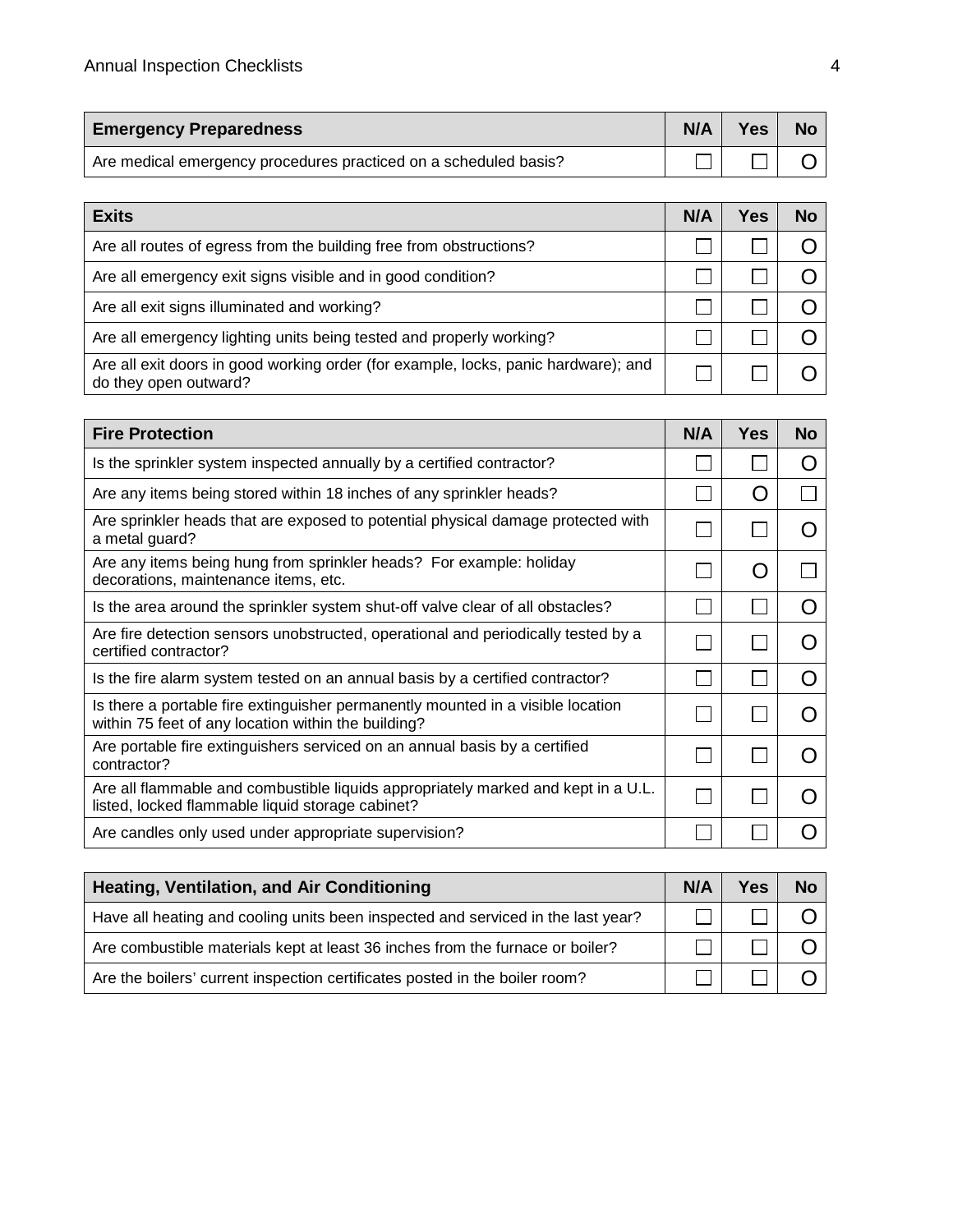| Housekeeping                                                                                                                                                                  | N/A | Yes | No |
|-------------------------------------------------------------------------------------------------------------------------------------------------------------------------------|-----|-----|----|
| Is trash stored in enclosed containers and taken outside daily?                                                                                                               |     |     |    |
| Are cleaning products well marked and stored in a safe and locked place?                                                                                                      |     |     |    |
| Are all combustible materials (boxes, paper products) stored in appropriate<br>locations and kept at least 36 inches away from any heating equipment or<br>electrical panels? |     |     |    |
| Are cleaning rags being appropriately stored in metal containers with self-closing<br>lids?                                                                                   |     |     |    |

| <b>Insurance</b>                                                                            | N/A | Yes | No |
|---------------------------------------------------------------------------------------------|-----|-----|----|
| Have you provided your insurance agent with an up-to-date Contents Evaluation<br>Sheet?     |     |     |    |
| Has a Building Value Analysis been completed, with a copy going to your<br>insurance agent? |     |     |    |
| Have you discussed insurance with your agent in the last year?                              |     |     |    |

| Kitchen                                                                                                                                                                                            | N/A | Yes | No |
|----------------------------------------------------------------------------------------------------------------------------------------------------------------------------------------------------|-----|-----|----|
| Is the hood and ventilation system installed over the cooking equipment being<br>cleaned on a regular, periodic basis, including filters, hood and duct work?                                      |     |     |    |
| Is the general cooking area of the kitchen clean, free of grease buildup and in<br>good condition?                                                                                                 |     |     |    |
| Is a Class "K" rated fire extinguisher installed in a visible, easily accessible<br>location within the kitchen?                                                                                   |     |     |    |
| Is the automatic fire suppression system protecting the deep fat fryers and grease<br>producing appliances being serviced on a six-month basis by a certified<br>contractor?                       |     |     |    |
| Has manual activation of the automatic fire suppression system been installed;<br>and have the kitchen staff (employees, volunteers, etc.) been trained on how to<br>manually activate the system? |     |     |    |
| Are the deep fat fryers equipped with a temperature-limiting device?                                                                                                                               |     |     |    |
| Are the deep fat fryers a minimum of 16 inches away from any open flame<br>producing appliance?                                                                                                    |     |     |    |
| Are proper food preparation procedures being followed including, food<br>preparation, serving, storage and sanitation?                                                                             |     |     |    |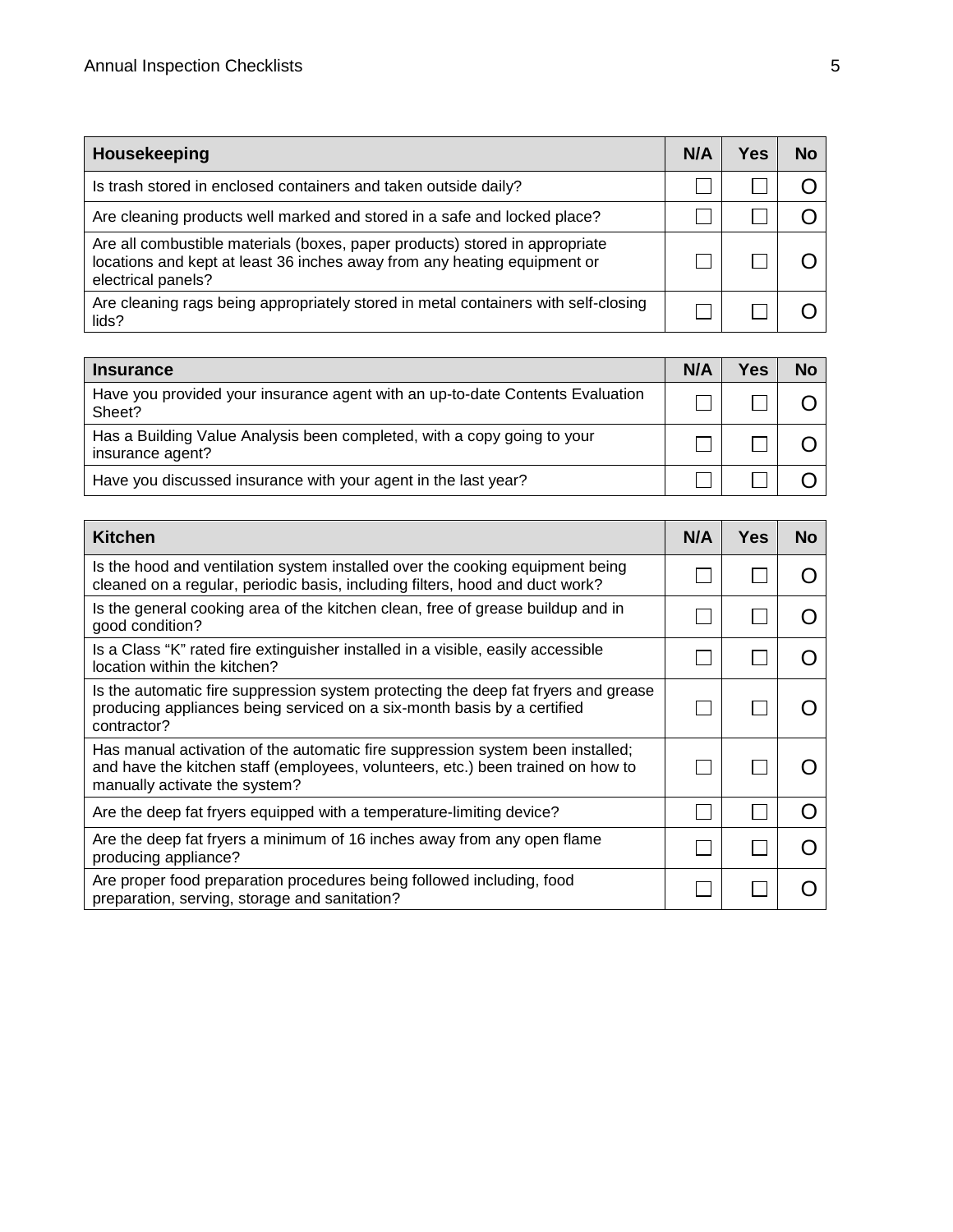| <b>Outside Groups / Repair Contractors</b>                                                                         | N/A | Yes | No |
|--------------------------------------------------------------------------------------------------------------------|-----|-----|----|
| Have updated certificates of insurance been obtained from any outside groups<br>utilizing the facility?            |     |     |    |
| Do you have outside groups complete a facility usage agreement, which includes<br>a hold harmless provision?       |     |     |    |
| Do you have written contracts with all contractors that includes a hold harmless<br>provision?                     |     |     |    |
| Have updated certificates of insurance been obtained from any contractors<br>performing work on or for the church? |     |     |    |

| <b>Playground Equipment</b>                                                                                                                                                                                                                                                                                                                | N/A | <b>Yes</b> | <b>No</b> |
|--------------------------------------------------------------------------------------------------------------------------------------------------------------------------------------------------------------------------------------------------------------------------------------------------------------------------------------------|-----|------------|-----------|
| Is the playground built in a location that eliminates any obstacles or hazards<br>children could encounter when traveling to and from the playground site?                                                                                                                                                                                 |     |            |           |
| Does the playground have appropriate boundaries, such as fences or landscape<br>hedges, so that children cannot leave, and others cannot enter the playground<br>area unnoticed?                                                                                                                                                           |     |            |           |
| Is the playground equipment commercial grade quality, installed and maintained<br>according to the manufacturers' recommendations, and age appropriate?                                                                                                                                                                                    |     |            |           |
| Does the playground not include any hazardous types of equipment? For<br>example: merry-go-rounds, monkey bars, animal figure swings, spring-loaded<br>equipment, etc.                                                                                                                                                                     |     |            |           |
| Do surfaces around playground equipment have at least nine to 12 inches of<br>wood chips, mulch, sand, or pea gravel (an alternative is mats or synthetic<br>surfacing made of safety-tested rubber or rubber-like materials); and does the<br>protective surfacing extend at least six feet in all directions from the play<br>equipment? |     |            |           |
| Is the playground equipment inspected according to the manufacturers'<br>recommendations?                                                                                                                                                                                                                                                  |     |            |           |
| Is there any dangerous hardware such as open S hooks on swings, protruding<br>bolts, or sharp points/edges?                                                                                                                                                                                                                                |     | ( )        |           |
| Have any tripping hazards, such as exposed concrete footings, tree stumps, and<br>rocks, been removed or protected?                                                                                                                                                                                                                        |     |            |           |

| <b>Slip and Fall Prevention</b>                                                                                                                                                                                                              | N/A | <b>Yes</b> | No |
|----------------------------------------------------------------------------------------------------------------------------------------------------------------------------------------------------------------------------------------------|-----|------------|----|
| Do you not use Type III rated ladders having a weight rating of 200 pounds and a<br>duty rating of "Light Duty Household?"                                                                                                                   |     |            |    |
| Are ladders inspected daily before each use to ensure the ladder is safe?                                                                                                                                                                    |     |            |    |
| Has training for employees and volunteers on safe use, inspection, and<br>maintenance of ladders been completed?                                                                                                                             |     |            |    |
| Is manufactured scaffolding used and not "homemade"?                                                                                                                                                                                         |     |            |    |
| Is scaffolding inspected daily before each use to ensure that the scaffold is safe?                                                                                                                                                          |     |            |    |
| Is training provided for employees and volunteers who perform work while on a<br>scaffold to recognize the hazards associated with the type of scaffold being used<br>and to understand the procedures to control or minimize those hazards? |     |            |    |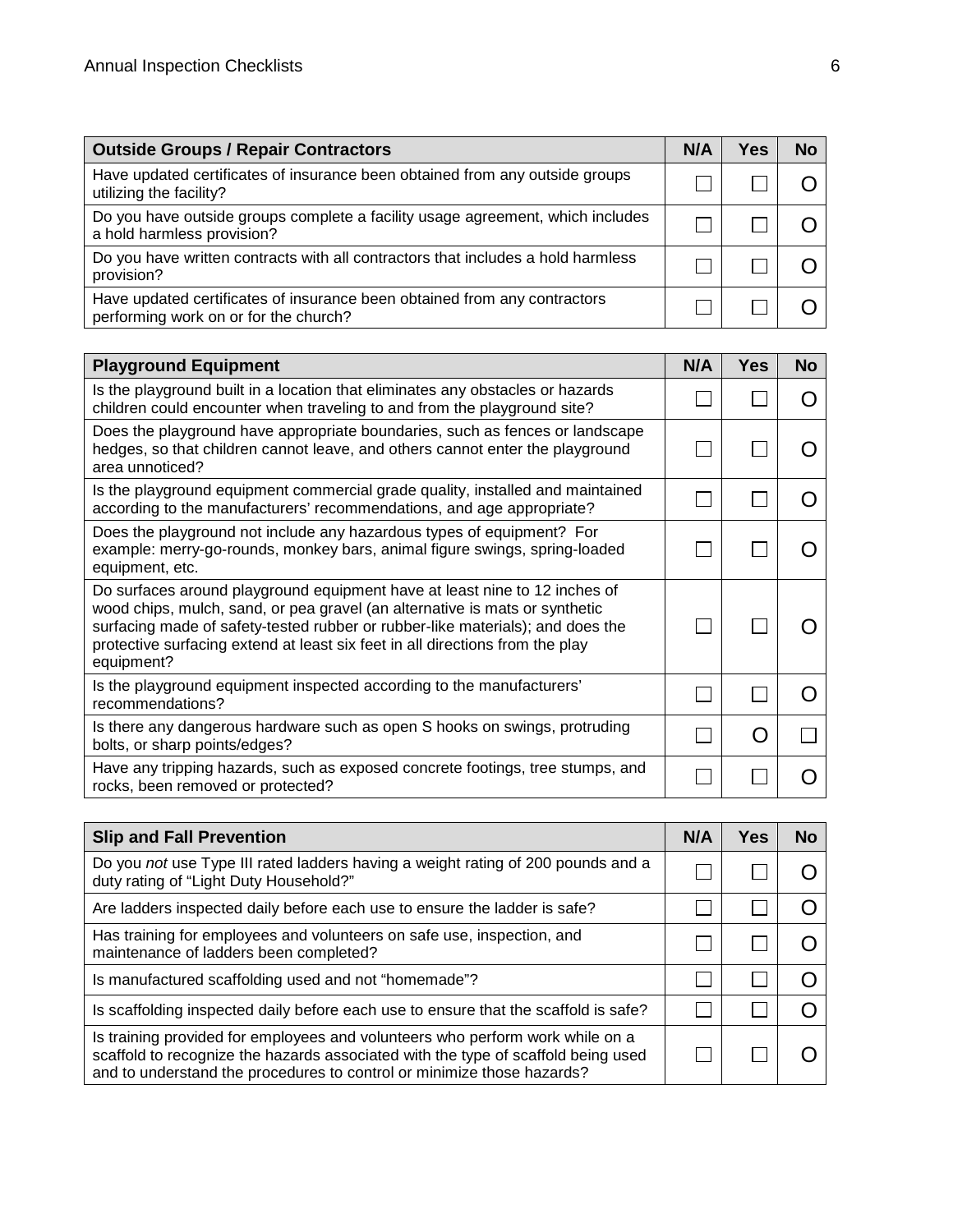| <b>Slip and Fall Prevention</b>                                                                                                                                                                                       | N/A | <b>Yes</b> | <b>No</b> |
|-----------------------------------------------------------------------------------------------------------------------------------------------------------------------------------------------------------------------|-----|------------|-----------|
| Are walking surfaces free of obstructions, cracks and potholes, and repaired if<br>more than a 1/4 inch variance is found in the surface?                                                                             |     |            | O         |
| Are parking lots free of cracks and potholes, and repaired if more than a $\frac{1}{4}$ inch<br>variance is found in the surface?                                                                                     |     |            | O         |
| Are curbs six inches high and painted a contrasting color?                                                                                                                                                            |     |            | O         |
| Are curbs leading to entrances or heavy traffic appropriately painted in a<br>contrasting color?                                                                                                                      |     |            | O         |
| Are tire stops in good condition, not taller than 6 $\frac{1}{2}$ inches, and painted a<br>contrasting color, such as yellow?                                                                                         |     |            | O         |
| Are speed bumps in good condition, painted a contrasting color, and signs<br>installed warning of their presence?                                                                                                     |     |            | O         |
| Do entrance and exit doors open and shut smoothly?                                                                                                                                                                    |     |            | O         |
| Are doorsills flush with the floor; or is there is no more than a 34 inch variance?                                                                                                                                   |     |            | O         |
| Are slip-resistant floor mats installed at entrances designed for removal of dust,<br>dirt, and moisture, and in good condition with no signs of severe wear and tear?                                                |     |            | O         |
| Are carpet remnants, scatter rugs, or cheap mats (vinyl backing or no backing)<br>not used?                                                                                                                           |     |            | Ő         |
| Are floor mats long enough to take two full steps (six to eight feet) before stepping<br>onto other surfaces?                                                                                                         |     |            | Ő         |
| Do floor mats and runners receive proper cleaning and maintenance?                                                                                                                                                    |     |            | O         |
| Is carpeting throughout the building(s) in good shape and not loose, buckled, or<br>showing signs of severe wear and tear?                                                                                            |     |            | O         |
| Are all hard-surfaced floors level and in good condition, and non-slip finishes<br>applied to the floors according to the manufacturer's recommendations?                                                             |     |            | Ő         |
| Do areas prone to the presence of water (entrances, bathrooms, etc.) have high<br>slip-resistance characteristics?                                                                                                    |     |            | Ő         |
| Is the height of each step (riser) between seven and $7\frac{1}{2}$ inches; and is the width<br>(tread) between nine and 10 inches?                                                                                   |     |            | Ő         |
| Do all steps with a smooth surface have an anti-slip material applied to the tread?                                                                                                                                   |     |            | O         |
| Are all stairs, aisles, and hallways free of obstructions?                                                                                                                                                            |     |            | O         |
| Is every flight of stairs that has four or more steps equipped with a handrail that is<br>between 34 and 38 inches high?                                                                                              |     |            | Ő         |
| Are handrails in good condition without any physical damage and adequately<br>secured in place?                                                                                                                       |     |            | O         |
| Do ramps have a slope no greater than one vertical by eight horizontal or seven<br>degrees; and if the ramps are to be used by handicapped individuals is the slope<br>no greater than one vertical by 12 horizontal? |     |            | ( )       |
| Are ramps clear of obstructions and handrails installed if the rise is six inches or<br>greater?                                                                                                                      |     |            | Ő         |
| Are all balconies equipped with guardrails on any open sides?                                                                                                                                                         |     |            | Ő         |
| Are electrical, telephone, and microphone cords routed around walkways and<br>doorways; or where this is not possible, are they securely taped down or covered<br>with cord protectors?                               |     |            |           |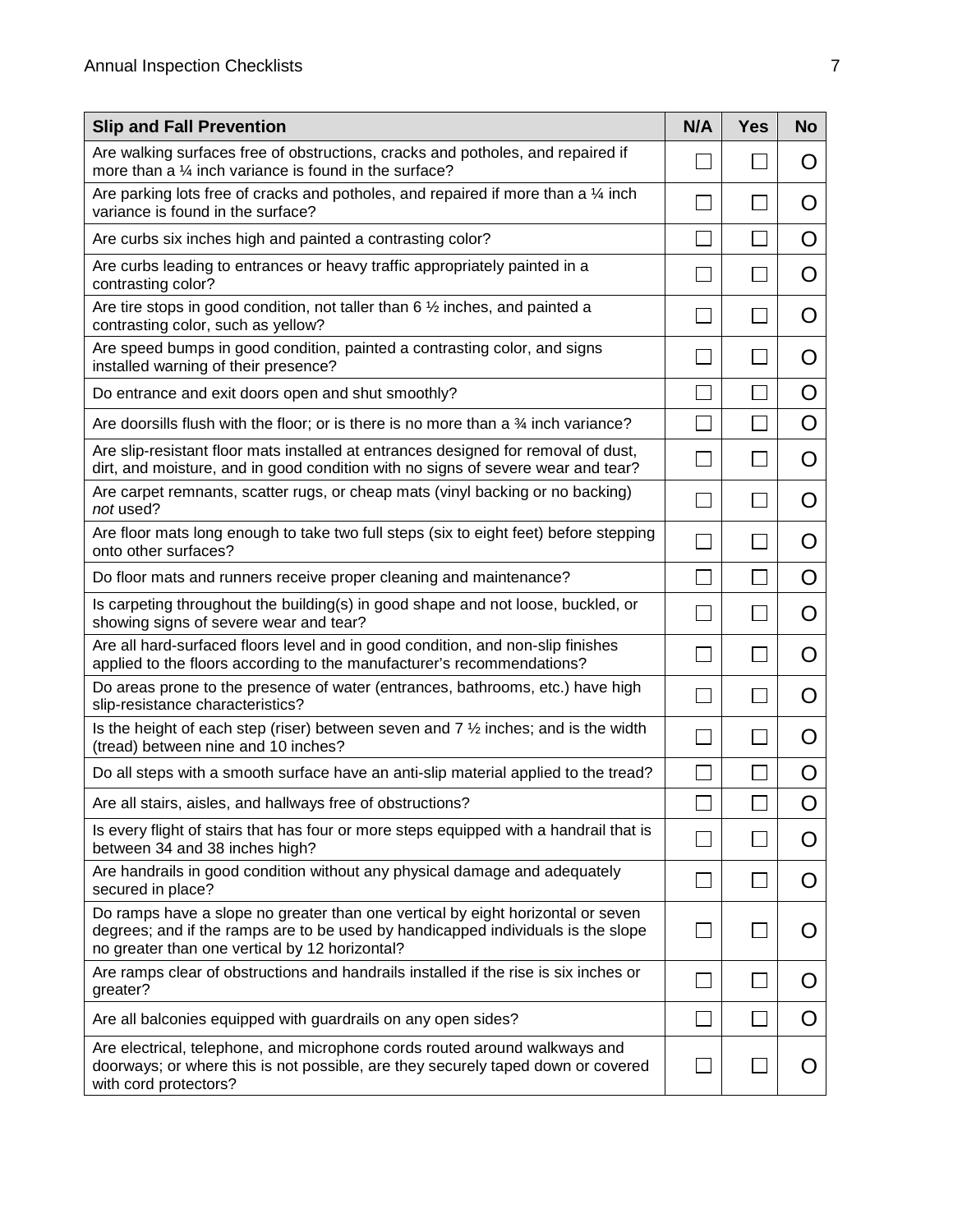| <b>Slip and Fall Prevention</b>                                                                                                                                                                                                                                                            | N/A | Yes | <b>No</b>          |
|--------------------------------------------------------------------------------------------------------------------------------------------------------------------------------------------------------------------------------------------------------------------------------------------|-----|-----|--------------------|
| Are all interior and exterior walking surfaces adequately illuminated and light<br>fixtures in good repair? For example: walkways, parking lots, stairways, hallways,<br>basements, etc.                                                                                                   |     |     |                    |
| Is the baptistery provided with sturdy handrails, stairs have non-slip treads, and<br>the tank is properly protected (drained, covered and guard rails) during non-use?                                                                                                                    |     |     |                    |
| Has a person been designated to monitor snow and ice conditions; and is this<br>individual responsible for coordinating snow/ice removal operations?                                                                                                                                       |     |     |                    |
| Is snow and ice removal equipment available, including shovels, ice melt, snow<br>blowers, etc?                                                                                                                                                                                            |     |     |                    |
| Is snow and ice being adequately removed from sidewalks and parking lots in a<br>timely fashion?                                                                                                                                                                                           |     |     |                    |
| Are de-icing products applied to walkways in front of entrances during snow and<br>ice storms?                                                                                                                                                                                             |     |     | $\left( \ \right)$ |
| Are mats installed at entrances during snow and ice storms?                                                                                                                                                                                                                                |     |     | ( )                |
| If a log is used, does the church consistently document all aspects of snow and<br>ice removal operations? (A log documenting the steps taken to remove snow and<br>ice can be a good defense to claims that the church was negligent in snow/ice<br>removal.)                             |     |     |                    |
| If a contractor is used for snow and ice removal, does the contractor provide a<br>certificate of insurance naming the church as an additional insured under the<br>contractor's insurance policy; and is a written contract used with a hold<br>harmless/indemnification clause included? |     |     |                    |
| Are employees and volunteers trained to identify wet conditions and clean up<br>spills immediately?                                                                                                                                                                                        |     |     |                    |
| Are equipment and supplies available to deal with the wet conditions, including<br>mops, buckets, and warning signs or cones?                                                                                                                                                              |     |     |                    |
| Are gutter downspouts positioned so that they do not drain onto walkways?                                                                                                                                                                                                                  |     |     |                    |

| <b>Water Damage</b>                                                                                                                                                                        | N/A | <b>Yes</b> | No |
|--------------------------------------------------------------------------------------------------------------------------------------------------------------------------------------------|-----|------------|----|
| Are water supply lines checked for leaks or damage? For example: sinks, toilets,<br>water fountains, etc.                                                                                  |     |            |    |
| Is the building checked for signs of current or past water damage? For example,<br>rotten wood, damaged walls or floors, stained ceilings panels, dampness in lower<br>levels or basement? |     |            |    |
| Are water pipes that are exposed to freezing temperatures and cold drafts<br>adequately insulated, or precautions taken to keep them from freezing?                                        |     |            |    |
| Are the building's sump pumps and their battery back-ups tested?                                                                                                                           |     |            |    |
| Are gutters, downspouts, and eaves cleaned on a regular periodic basis to keep<br>them clear of debris and functioning correctly?                                                          |     |            |    |
| Are downspouts properly connected and extended to at least six feet away from<br>the building?                                                                                             |     |            |    |
| Is there any evidence of past water damage, including rotten fascia boards, siding<br>or eaves?                                                                                            |     |            |    |
| Is the roof inspected annually for loose or missing shingles, insufficient caulking<br>around vents, chimneys or skylights, and flashing in valleys and eaves?                             |     |            |    |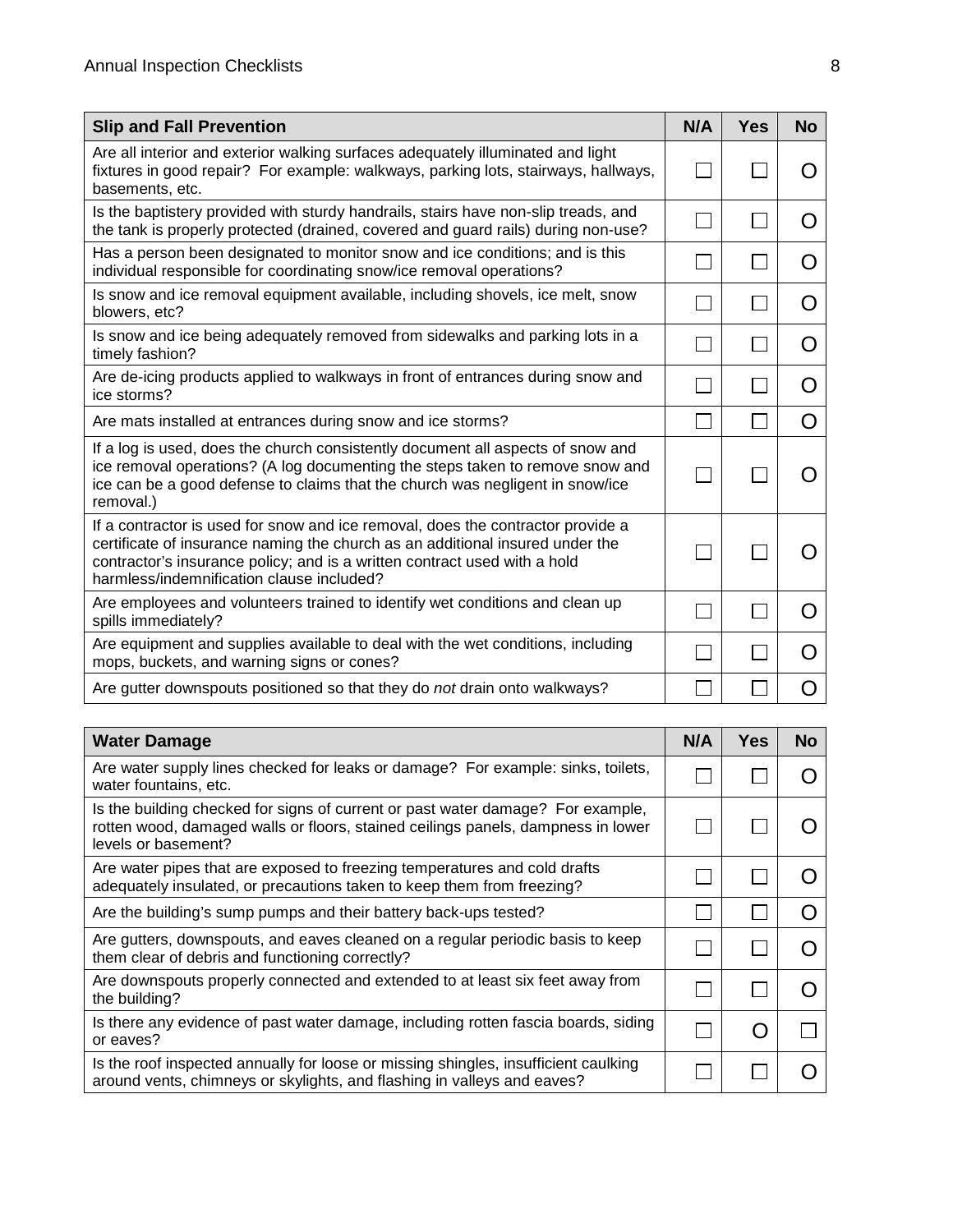| <b>Water Damage</b>                                                                                                                | <b>N/A</b> | Yes | <b>No</b> |
|------------------------------------------------------------------------------------------------------------------------------------|------------|-----|-----------|
| Are mortar joints on masonry buildings free of any cracks or damage?                                                               |            |     |           |
| Are there any visible structural hazards or damage to the building (for example,<br>loose wood, cracks in walls and bricks, etc.)? |            |     |           |
| Are any exterior portions of the building in need of painting?                                                                     |            |     |           |
| Are windows and door properly sealed to prevent water from entering?                                                               |            |     |           |
| Does the earth adequately slope away from the building's foundation, with no low<br>spots near the building?                       |            |     |           |
| Are early signs of mold quickly cleaned with bleach and water?                                                                     |            |     |           |
| Has any excessive mold build-up been tested by a certified health professional?                                                    |            |     |           |
| Is the baptistery properly monitored during the entire filling process?                                                            |            |     |           |